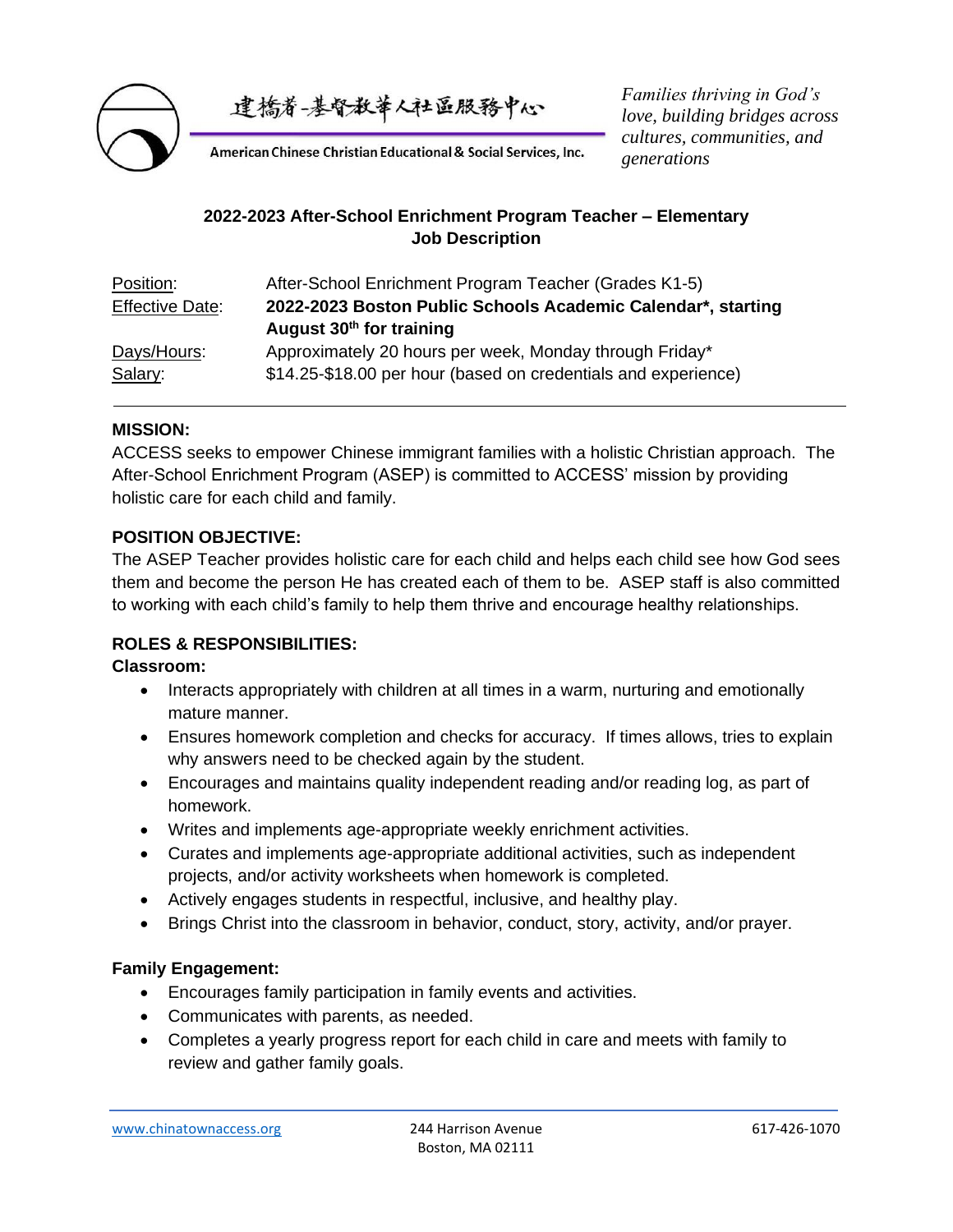

建橋脊-基督教華人社區服務中心

American Chinese Christian Educational & Social Services, Inc.

*Families thriving in God's love, building bridges across cultures, communities, and generations*

#### **Administrative**

- Sets-up and cleans-up own classroom; assists in maintaining program space to be thematically appropriate.
- Plans, participates in, and executes (with other staff and Director) special program events including: Thanksgiving, Christmas, Chinese New Year, Easter, Mother's and Father's Day, graduation, and end of the year celebrations.

### **Community**

- Fosters and maintains cooperative relationships with all other staff members.
- Supports organizational activities, such as the annual banquet, donor appreciation, open house, staff fellowship.
- Performs other duties as assigned by the Director of Children and Families or the Executive Director.

### **REQUIRED SKILLS, CREDENTIALS, & EXPERIENCE:**

- Meets and maintains at least the minimum licensing requirements set by the Mass. Department of Early Education and Care, including at least 20 hours per year of Professional Development, up-to-date Professional Registry, completion of mandatory EEC online training, etc.
- Pass a criminal background check (CORI/SORI) on a 2-year basis.
- Maintains current certification of CPR and First Aid.
- Provides doctor's note that states healthy to work on a yearly basis.
- Possesses strong communication skills.
- Possesses passion for ACCESS' mission and principles.

### **PREFERRED SKILLS, CREDENTIALS, & EXPERIENCE:**

- Has achieved or working towards a Bachelor's Degree in elementary education, or another child-development related field.
- Bilingual in English and Chinese (Mandarin or Cantonese).
- Prior classroom experience in relevant fields.
- Demonstrate mature Christian faith, as defined by being an active member of a local church, by agreement with the Apostles Creed, and by displaying the life of a Christian leader.